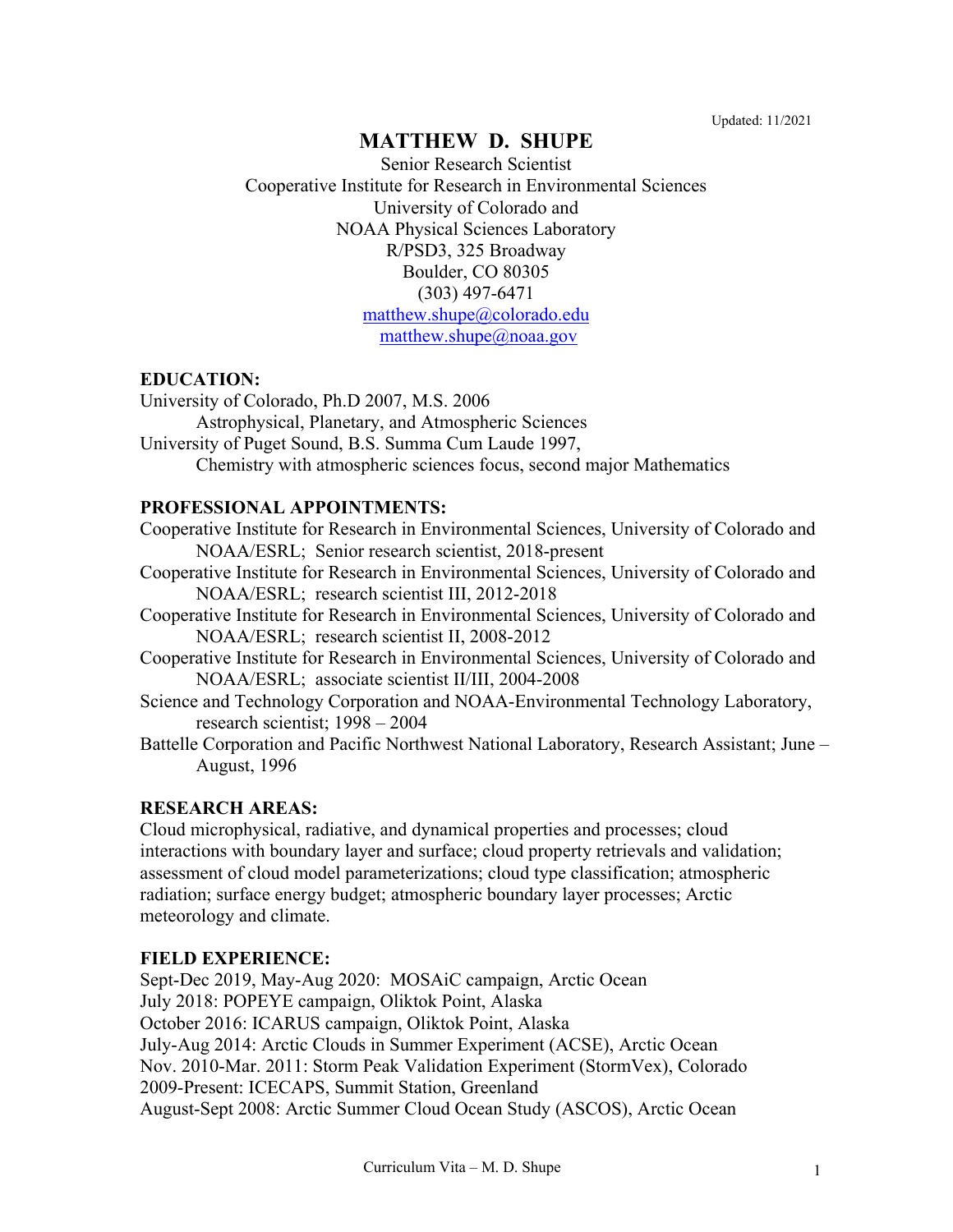August 2007: SEARCH project deployment and maintenance, Eureka, Canada May 2006: SEARCH project deployment and maintenance in Eureka, Canada July 2005: SEARCH project deployment in Eureka, Canada October 2004: Mixed-Phase Arctic Clouds Experiment in Barrow, Alaska July 2002: NASA-FIRE CRYSTAL- Florida Area Cirrus Experiment (South Florida) Jan. 2000-Feb. 2000: High Altitude Weather Characterization Experiment (Boston) March 1999: NOAA/ETL depolarization lidar (DABUL) in Barrow, Alaska. Nov. 1997 – Oct. 1998: Surface Heat Budget of the Arctic Program (Arctic Ocean)

#### **HONORS AND AWARDS:**

University of Puget Sound: Graduated Summa Cum Laude (1997), Graduated with Honors in Mathematics (1997), Campus Leadership Award (1997), Dean's List (1992, 1994-1997), Trustee Scholarship for academic performance (1992-1997), Hearst Writing Award for mathematical modeling paper (1996), Fehlandt Scholarship Award for outstanding chemistry student (1996), Hunter Memorial Scholarship for highest fraternity GPA (1994-1996), Goman Scholarship for outstanding mathematics student (1995-1996), Chemistry Dept. Scholarship for outstanding chemistry student (1995), Merck Index Award for outstanding organic chemistry student (1995), Murdock Research Grant (1995)

**Other** 

CIRES Outstanding Performance Award, 2021 Mercator Fellowship, 2020-2023 NOAA Outstanding Scientific Paper Award, 2010 NOAA-ETL Employee of the Month, June 2005 NASA Group Achievement Award, 2002

### **GRANTS FUNDED**

- "Using Radar, Lidar, and Radiometer Data from NSA and SHEBA to Quantify Cloud Property Effects on the Arctic Surface Heat Budget," Janet Intrieri (PI) and Matthew Shupe (Co-PI), Department of Energy, Atmospheric Radiation Measurement Program, 2002-2004, \$209,400.
- "An Investigation of the Microphysical, Radiative, and Dynamical Properties of Mixed-Phase Clouds," Matthew Shupe (PI) and Pavlos Kollias (Co-PI), Department of Energy, Atmospheric Radiation Measurement Program, 2005-2007, \$100,800.
- "Collaborative Research: IPY: Cloud properties across the Arctic Basin from surface and satellite measurements – An existing Arctic Observing network," Matthew Shupe (PI), National Science Foundation, 2007-2009, \$184,340.
- "Investigations of the Microphysical, Radiative, and Dynamical Properties of Mixed-Phase Clouds," Matthew Shupe (PI), Department of Energy, Atmospheric Radiation Measurement Program, 2008-2010, \$338,635.
- "Collaborative Research: Integrated Characterization of Energy, Clouds, Atmospheric State, and Precipitation at Summit (ICECAPS)," Matthew Shupe (PI), National Science Foundation, 2009-2014, \$694,492.
- "Collaborative Research: Colorado Airborne Multi-Phase Cloud Study (CAMPS)," Linnea Avallone (PI), Matthew Shupe (PI), National Science Foundation, 2010- 2012, \$504,080.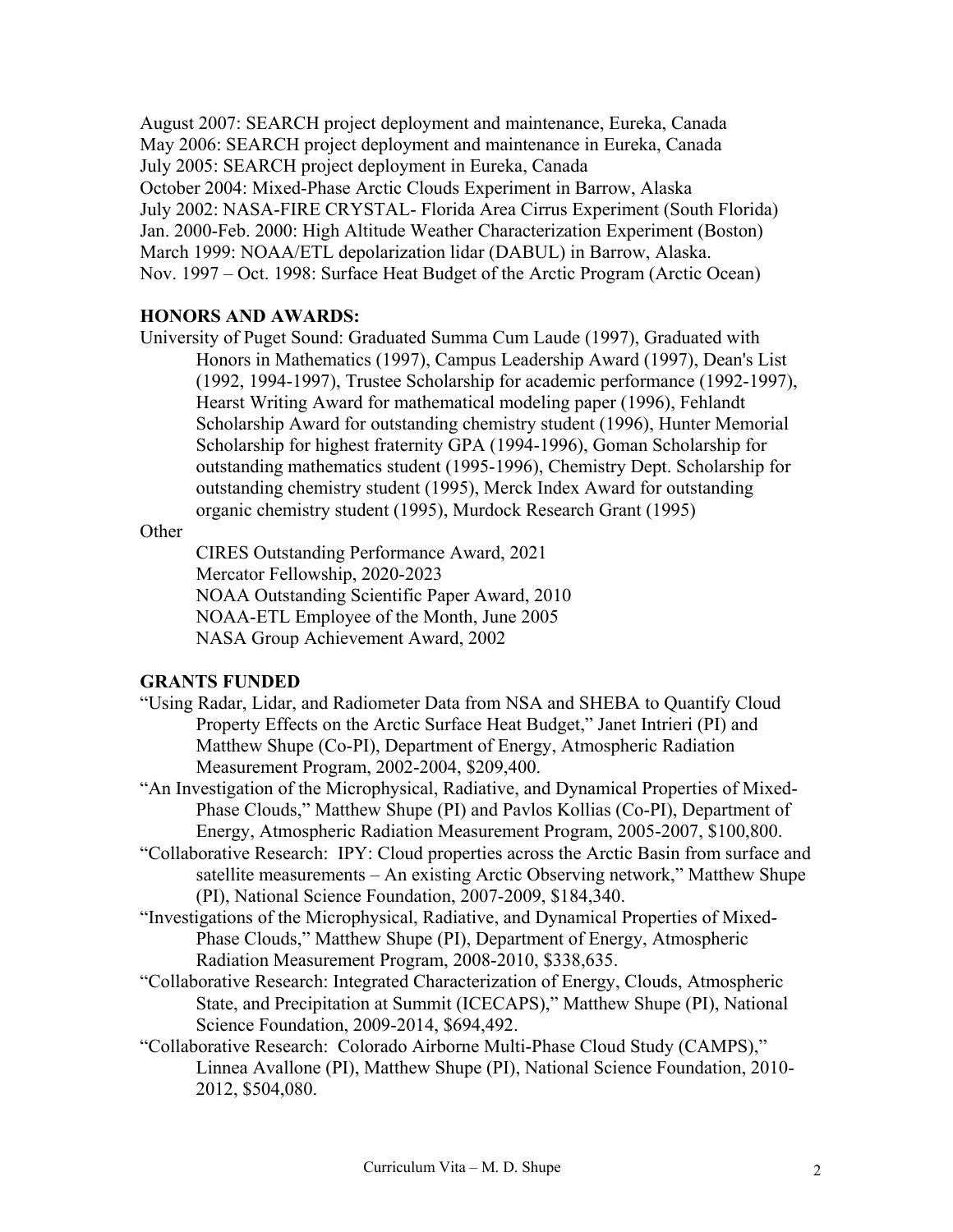- "Collaborative Research: Understanding and Modeling Key Arctic Cloud-ABL-Surface Processes and Interactions," Ola Persson (PI), Matthew Shupe (Co-PI), National Science Foundation, 2010-2013, \$664,741.
- "Investigations of Mixed-Phase Cloud Microphysical Radiative and Dynamical Processes," Matthew Shupe (PI), Department of Energy, Atmospheric Radiation Measurement Program, 2011-2014, \$531,645.
- "A Multi-Faceted Evaluation of Aerosol Impacts on Arctic Clouds," Gijs de Boer (PI), Matthew Shupe (Co-PI), National Science Foundation, 2012-2015, \$289,454.
- "Evaluating Aerosol Indirect Effects in Mixed-Phase Clouds using ARM Observations," Gijs de Boer (PI), Matthew Shupe (Co-PI), Department of Energy, Atmospheric Radiation Measurement Program, 2012-2015, \$284,261.
- "Collaborative Research: Integrated Characterization of Energy, Clouds, Atmospheric State, and Precipitation at Summit (ICECAPS)," Matthew Shupe (PI), National Science Foundation, 2013-2018, \$741,954.
- "Collaborative Research: Characterizing the Roles of Atmospheric Structure and Clouds on the Radiation and Precipitation Budgets at Summit, Greenland," Matthew Shupe (PI), National Science Foundation, 2009-2014, \$455,714.
- "High Resolution, Active Remote Sensing of Cloud Microphysics at Summit, Greenland with Polarized Raman Lidar," Ryan Neely (PI), Matthew Shupe (Co-PI), National Science Foundation, 2009-2014, \$1,525,726.
- "Investigations of the Arctic mixed-phase cloud lifecycle: Microphysics, Dynamics, and Persistence," Matthew Shupe (PI), Department of Energy, Atmospheric System Research Program, 2014-2016, \$400,047
- "Collaborative Research: Thermodynamic and dynamics drivers of the Arctic sea-ice mass budget at MOSAiC," Matthew Shupe (PI), National Science Foundation, 2017-2021, \$1,774,584.
- "NNA: NSFGEO-NERC: Collaborative Research: The Integrated Characterization of Energy, Clouds, Atmospheric State, and Precipitation at Summit, Aerosol-Cloud Experiment (ICECAPS-ACE)," Matthew Shupe (PI), National Science Foundation, 2018-2022, \$270,514.
- "The MOSAiC Atmosphere: Atmospheric Science and Surface Coupling at the Multidisciplinary drifting Observatory for the Study of Arctic Climate," Matthew Shupe (PI), Department of Energy, Atmospheric Radiation Measurement Program, 2018-2019, field operation of ARM mobile facility.
- "Enhanced atmospheric research at the Multidisciplinary drifting Observatory for the Study of Arctic Climate (MOSAiC)," Matthew Shupe (PI), Department of Energy, Atmospheric System Research Program, 2018-2022, \$442,381.
- "Enhancing the value of MOSAiC through coordination and outreach," Matthew Shupe (PI), National Science Foundation, 2018-2022, \$408,250.
- "Cloud-atmosphere impacts on the Arctic surface energy budget," Matthew Shupe (PI), Department of Energy, Atmospheric System Research Program, 2020-2023, \$821,680.

## **SCIENCE LEADERSHIP, COMMITTEES AND ASSOCIATIONS:**

NOAA, Earth System Research Laboratory, Physical Sciences Division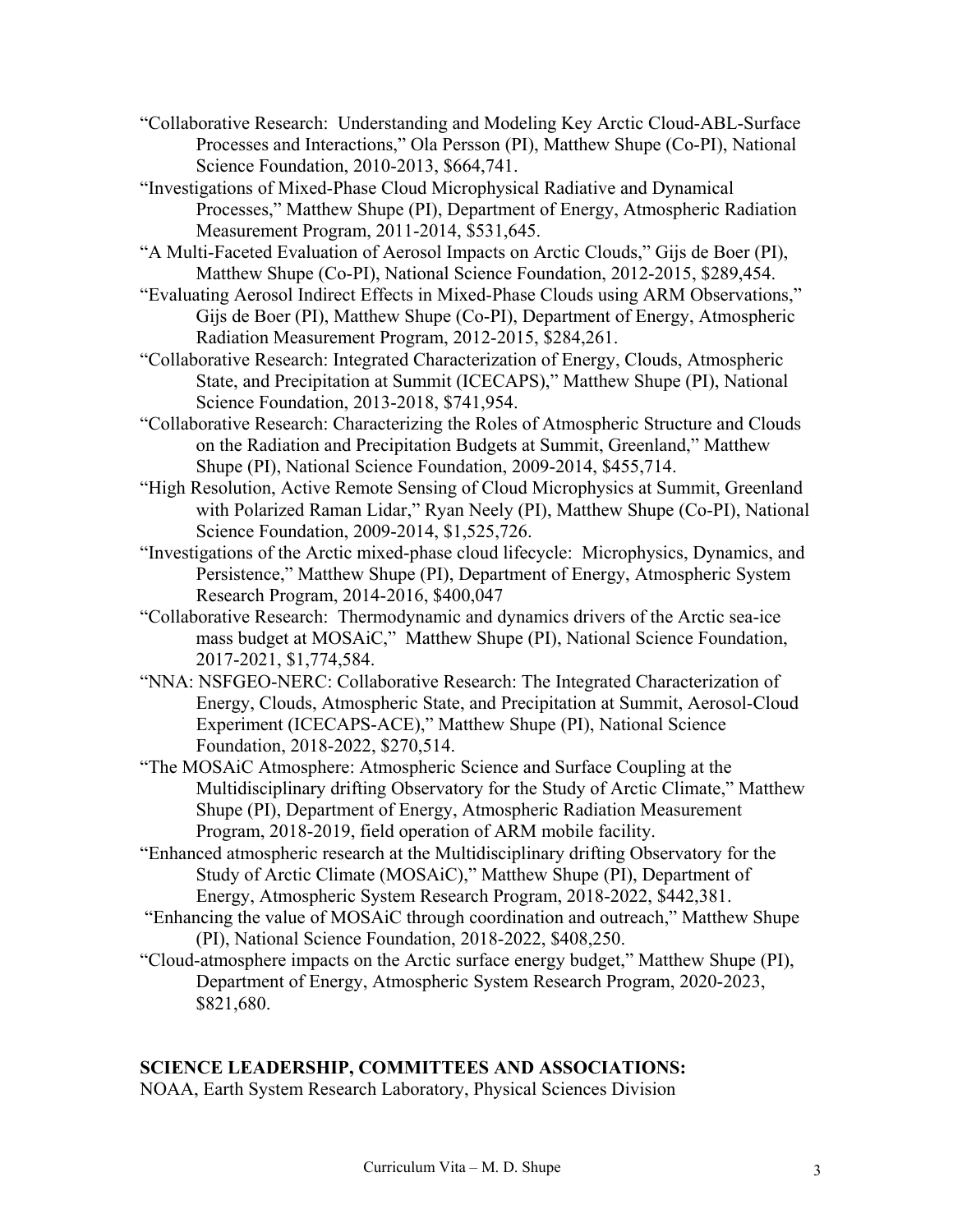Polar Observations and Processes, team co-lead, 2014-2019 PSD Research Council member, 2014-2019 Department of Energy ASR/ARM Science Team member, 2002-present ARM Sunset Committee member, 2006-2009 ARM Cloud Properties Working Group, Mixed-phase chair, 2006-2008 ARM Cloud Properties Working Group, Steering committee, 2006-2008 ARM Cloud Properties Working Group, Chair, 2008-2009 ASR Cloud Life Cycle Working Group, Co-Chair, 2009-2015 ARM Science and Infrastructure Steering Committee, 2008-2015 ARM Climate Research Facility Science Board, 2009-2011, 2013 ARM Radar Science Committee, 2013-2015 ARM User Executive Committee, 2015-2018 Biological and Environmental Research Advisory Committee, 2017-present Member American Geophysical Union Member American Meteorological Society AMS Polar Meteorology and Oceanography Committee, 2006 – 2011 NSF Facilities Assessment, Surface-based remote sensing subcommittee, 2007 – 2008 NSF Arctic Observing Network Science Team member, 2007 – present Study of Environmental Arctic Change, Observing Change Panel, 2013-2018 AC3 German transregional consortium, Science Advisory Board, 2016-2017 AC3 German transregional consortium, Associate Member, 2017 – present Multidisciplinary drifting Observatory for the Study of Arctic Climate (MOSAiC), cocoordinator, 2011-present WMO Year of Polar Prediction, verification working group, 2017 – present

## **SERVICE**

Research Advisor –

Samuel Dorsi, Univ. of Colorado, post-doctoral advisor, 2013-2014 Michael Gallagher, Univ. of Colorado, post-doctoral advisor, 2019-2021 Anne Sledd, Univ. of Colorado, post-doctoral advisor, 2021-present Ulrike Egerer, Univ. or Colorado, post-doctoral advisor, 2021-present Ben Castellani, Univ. of Colorado, ATOC, M.D. advisor, 2011-2014 Nathaniel Miller, Univ. of Colorado, ATOC, Ph.D advisor, 2013-2017 Michael Stone, Univ. of Colorado, ATOC, Ph.D advisor, 2014-2019 Gregory Seroka, NOAA Hollings Scholar Program, 2007 Elizabeth Maroon, NOAA Hollings Scholar Program, 2009 Lucien Simpfendoerfer, NOAA Hollings Scholar Program, 2016 Samuel Dorsi, Univ. of Colorado, ATOC, Ph.D committee member, 2011 Christopher Cox, Univ. of Idaho, Env. Sci., Ph.D committee member, 2012-2013 Tomoko Koyama, Univ. of Colorado, ATOC, Ph.D committee member, 2014- 2018 Ariel Morrison, Univ. of Colorado, ATOC, Ph.D committee member, 2016-2018 Matthew Norgren, Univ. of Colorado, ATOC, Ph.D. committee member, 2017- 2021

Rosa Geirens, Univ. of Cologne, Ph. D committee member, 2016-2021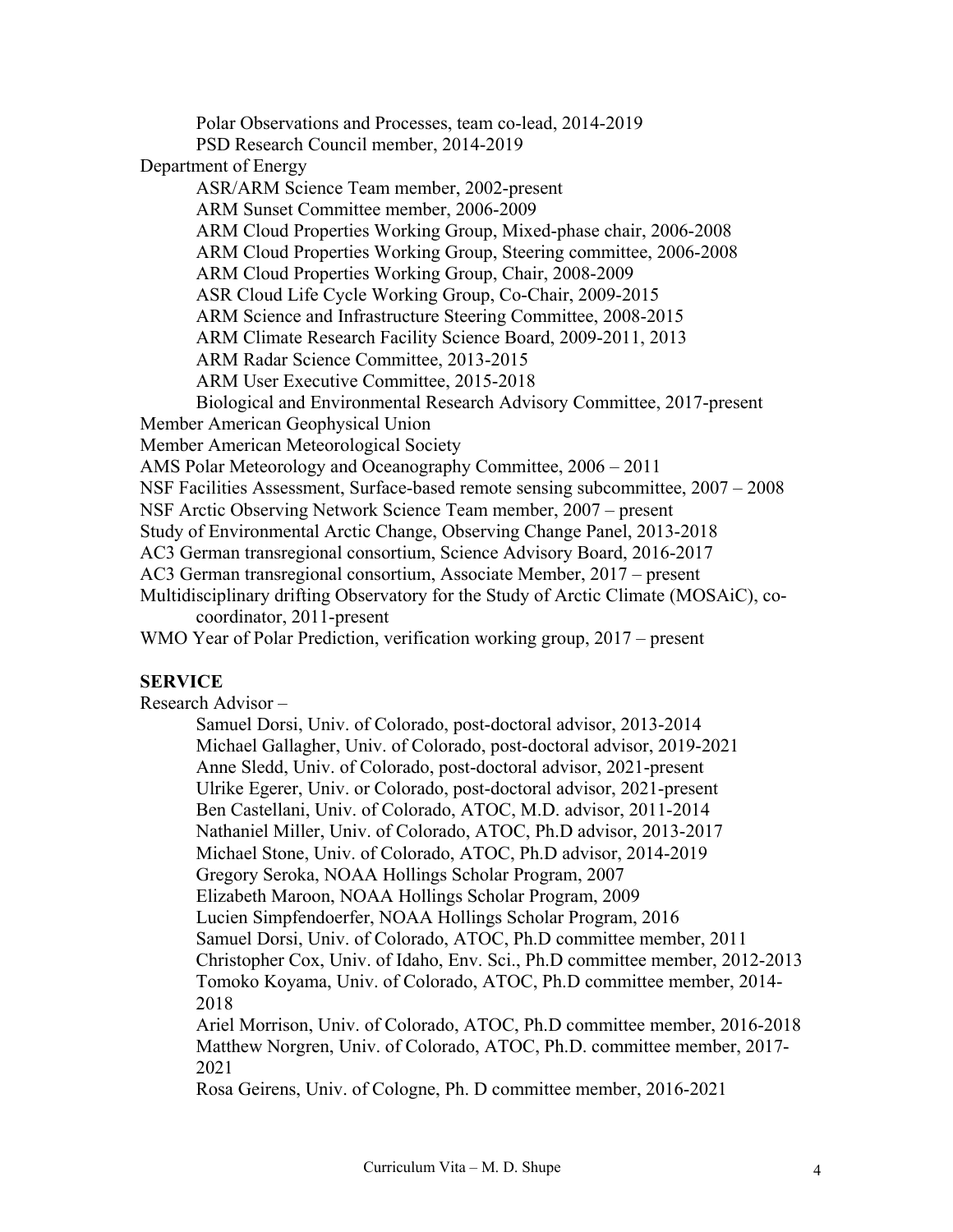Drew Camron, Univ. of Colorado, ATOC, Ph. D committee member, 2018> Heike Kalesse, TROPOS Inst., Leibniz Mentorship program mentor, 2014-2016 Devon Dunmire, Colorado School of Mines, Senior Design Project mentor, 2017- 2018

Instructor – U. of Colorado independent study, Cassandra Wheeler, 2008

NOAA-ESRL Workplace Advisory Committee, 2006-2007

NOAA-ESRL Computer Users Advisory Committee, 2007-2010

CIRES Career Track Promotion committee, 2019

CIRES Strategic Planning committee, 2021

Organizing Committee: NSF Arctic Research Support and Logistics Workshop 2013 Organizing Committee: U.S. Arctic Observing Open Science Meeting 2015

- Journal reviewer: Atmospheric Chemistry and Physics, Atmospheric Measurement Techniques, Atmospheric Research, Bulletin of the American Meteorological Society, Elementa, Geophysical Research Letters, International Journal of Climatology, Journal of Applied Meteorology, Journal of Applied Meteorology and Climatology, Journal of Climate, Journal of Geophysical Research, Journal of Hydrometeorology, Monthly Weather Review, Nature, Nature Climate Change, Quarterly Journal of the Royal Meteorology Society, Radio Science, Remote Sensing of the Environment, Science, Scientific Reports, The Cryosphere,
- Proposal reviewer: National Environmental Research Council (U.K.), U.S. National Science Foundation, US National Aeronautics and Space Agency, Natural Sciences and Engineering Research Council of Canada, U.S. Department of Energy, Swedish Wallenberg Foundation, Swedish Formas Agency, German Leibniz Foundation

Book reviewer: Cambridge University Press

Guest editor: Atmospheric Chemistry and Physics, Atmospheric Measurement Techniques, Elementa

#### **REFEREED PUBLICATIONS:**

Total publications: 131

Hersh Index: 48

Papers with >100 citations: 17

- **Shupe, M.D**., T. Uttal, S.Y. Matrosov, and A.S. Frisch, 2001: Cloud water contents and hydrometeor sizes during the FIRE-Arctic Clouds Experiment. *J. Geophys. Res.*, **106**, 15,015-15,028.
- Hobbs, P.V., A.L. Rangno, **M.D. Shupe**, and T. Uttal, 2001: Airborne studies of cloud structures over the Arctic Ocean and comparisons with deductions from shipbased 35 GHz radar measurements. *J. Geophys. Res.*, **106**, 15 029-15 044.
- Minnis, P., D.R. Doelling, V. Chakrapani, D.A. Spangenberg, L. Nguyen, R. Palikonda, T. Uttal, R.F. Arduini, and **M.D. Shupe**, 2001: Cloud coverage during FIRE ACE derived from AVHRR data. *J. Geophys. Res*., **106**, 15,215-15,232.
- Khvorostyanov, V.I., J.A. Curry, J.O. Pinto, **M.D. Shupe**, B.A. Baker, and K. Sassen, 2001: Modeling with explicit spectral water and ice microphysics of a two-layer cloud system of altostratus and cirrus observed during the FIRE Arctic Clouds Experiment. *J. Geophys. Res.*, **106**, 15,099-15,112.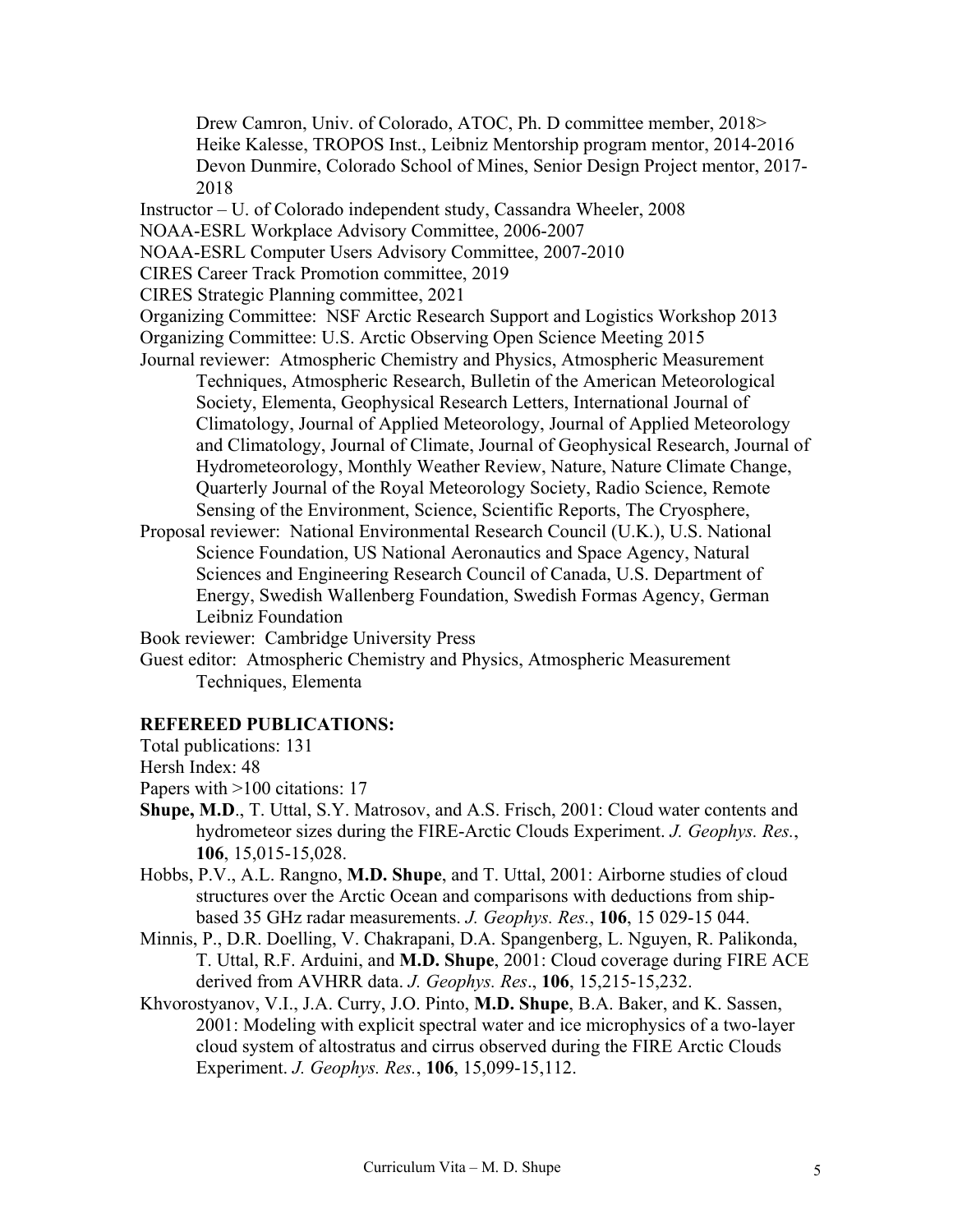- Westwater, E.R., Y. Han, **M.D. Shupe**, and S.Y. Matrosov, 2001: Analysis of integrated cloud liquid and precipitable water vapor retrievals from microwave radiometers during SHEBA. *J. Geophys. Res*., **106**, 32,019-32,030.
- Uttal, T., and Coauthors (including **M.D. Shupe**), 2002: Surface Heat Budget of the Arctic Ocean. *Bull. Amer. Meteor. Soc.*, 83, 255-276.
- Rathke, C., J. Fischer, S. Neshyba, and **M.D. Shupe**, 2002: Improving IR cloud phase determination with 20 microns spectral observations. *Geophys. Res. Let.*, **29**, 50.1-50.4.
- Frisch, A.S., **M.D. Shupe**, I. Djalalova, G. Feingold, and M. Poellot, 2002: The retrieval of stratus cloud droplet effective radius with cloud radars. *J. Atmos. Ocean. Tech.*, **19**, 835-842.
- Intrieri, J.M., **M.D. Shupe**, T. Uttal, and B.J. McCarty, 2002: Annual Cycle of Arctic Cloud Geometry and Phase from Radar and lidar at SHEBA. *J. Geophys. Res*., **107** (C10), 10.1029/2000JC000423.
- Intrieri, J.M., C.F. Fairall, **M.D. Shupe**, P.O.G. Persson, E.L Andreas, P. Guest, and R.M. Moritz, 2002: Annual cycle of cloud forcing over the Arctic. *J. Geophys. Res*., **107** (C10), 10.1029/2000JC000439.
- Schweiger, A., R Lindsay, J. Francis, J. Key, J. Intrieri, and **M.D. Shupe**, 2002: Validation of TOVS Path-P data during SHEBA. *J. Geophys. Res*., **107**(C10), 10.1029/2000JC000453.
- Rathke, C., S. Neshyba, **M.D. Shupe**, P. Rowe, and A. Rivers, 2002: Radiative and microphysical properties of Arctic stratus clouds from multiangle downwelling infrared radiances, *J. Geophys. Res.*, **107**(D23), 4703, doi: 10.1029/2001JD001545.
- Loehnert, U., G. Feingold, T. Uttal, A.S. Frisch, and **M.D. Shupe**, 2003: Analysis of two independent methods to for retrieving liquid water profiles in spring and summer Arctic boundary clouds. *J. Geophys. Res.*, **108**(D7), 4219, doi:10.1029/2002JD002861.
- Morrison, H., **M.D. Shupe**, and J.A. Curry, 2003: Modeling clouds observed at SHEBA using a bulk microphysics parameterization implemented into a single-column model. *J. Geophys. Res.*, **108**(D8), 4255, doi:10.1029/2002JD002229.
- Matrosov, S.Y., **M.D. Shupe**, A.J. Heymsfield, and P. Zuidema, 2003: Ice cloud optical thickness and extinction estimates from radar measurements. *J. Appl. Meteor.*, **42**, 1584-1597.
- **Shupe, M.D**. and J.M. Intrieri, 2004: Cloud radiative forcing of the Arctic surface: The influence of cloud properties, surface albedo, and solar zenith angle. *J. Climate*, **17**, 616-628.
- **Shupe, M.D**., P. Kollias, S.Y. Matrosov, and T.L. Schneider, 2004: Deriving mixedphase cloud properties from Doppler radar spectra. *J. Atmos. Ocean. Technol.*, **21**, 705-715.
- Intrieri, J.M., and **M.D. Shupe**, 2004: Characteristics and radiative effects of diamond dust over the Western Arctic Ocean region. *J. Climate*, **17**, 2953-2960.
- Zuidema, P., B. Baker, Y. Han, J. Intrieri, J. Key, P. Lawson, S. Matrosov, **M.D. Shupe**, R. Stone, and T. Uttal, 2005: An Arctic springtime mixed-phase cloudy boundary layer observed during SHEBA. *J. Atmos. Sci.*, 62, 160-176.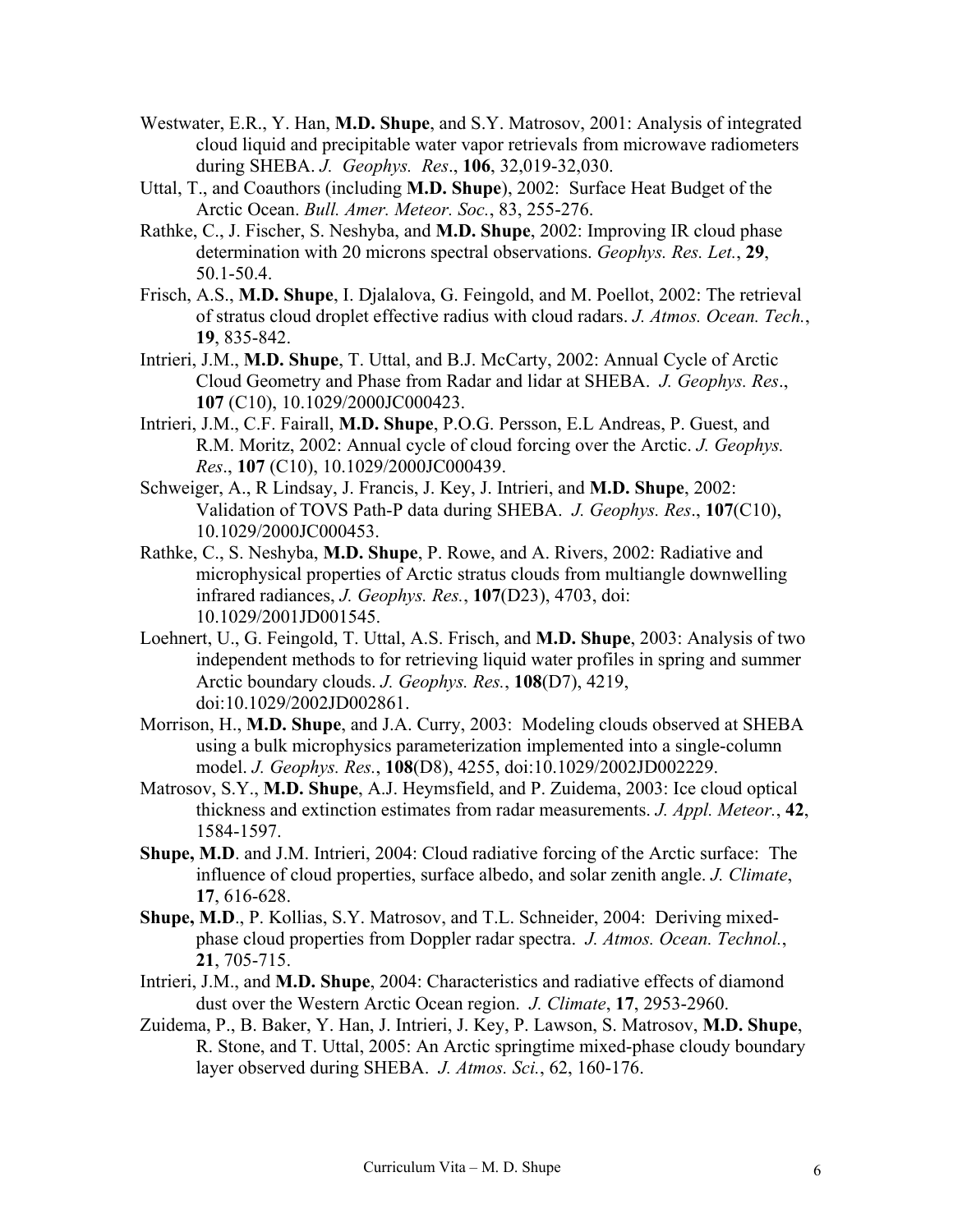- Sassen, K., J.R. Campbell, J. Zhu, P. Kollias, **M.D. Shupe**, and C. Williams, 2005: Lidar and triple-wavelength Doppler radar measurements of the melting layer: A revised model for dark- and brightband phenomena. *J. Appl. Meteor.,* **44**,301-312.
- Morrison, H., J.A. Curry, **M.D. Shupe**, and P. Zuidema, 2005: A new double-moment microphysics parameterization, Part 2: Application to Arctic stratiform clouds. *J. Atmos. Sci.*, **62**, 1678-1693.
- Morrison, H., **M.D. Shupe**, J.A. Curry, and J.O. Pinto, 2005: Possible roles of ice nucleation mode and ice nuclei depletion in the extended lifetime of arctic mixedphase clouds. *Geophys. Res. Lett.*, **32**, L18801, doi:10.1029/2005GL023614.
- **Shupe, M.D., T. Uttal, and S.Y. Matrosov, 2005: Arctic cloud microphysics retrievals** from surface-based remote sensors at SHEBA. *J. Appl. Meteor.,* **44**, 1544-1562.
- **Shupe, M.D., S.Y. Matrosov, and T. Uttal, 2006: Arctic mixed-phase cloud properties** derived from surface-based sensors at SHEBA. *J. Atmos. Sci.*, **63**, 697-711.
- Daniel, J.S., R.W. Portman, H.L. Miller, S. Solomon, A.L. Langford, C.E. Eubank, R. Schofield, D.D. Turner, and **M.D. Shupe**, 2006: Cloud property estimates from zenith spectral measurements of scattered sunlight between 0.9 and 1.7 um. *J. Geophys. Res.*, **111**, D16208, doi:10.1029/2005JD006641.
- Matrosov, S.Y., P.D. May, and **M.D. Shupe**, 2006: Rainfall profiling using Atmospheric Radiation Measurement Program's vertically pointing 8-mm wavelength radars. *J. Atmos. Ocean. Tech.* **23**, 1478-1491.
- Verlinde, J., and Coauthors (including **M.D. Shupe**), 2007: The Mixed-Phase Arctic Cloud Experiment (M-PACE). *Bull. Amer. Met. Soc.*, **88**, 205-220.
- Comstock, J.M., and Coauthors (including **M.D. Shupe)**, 2007: An intercomparison of microphysical retrieval algorithms for upper tropospheric ice clouds. *Bull. Amer. Met. Soc.*, **88**, 191-204.
- Schofield, R., J.S. Daniel, R.W. Portmann, H.L. Miller, S. Solomon, C.S. Eubank, M.L. Melamed, A.O. Langford, and **M.D. Shupe**, 2007: Retrieval of effective radius and liquid water path from ground-based instruments: A case study at Barrow, Alaska. *J. Geophys. Res.*, 112, D21203, doi:10.1029/2007JD008737.
- **Shupe, M.D.**, 2007: A ground-based multiple remote-sensor cloud phase classifier. *Geophys. Res. Lett.*, 34, L22809, doi:10.1029/2007GL031008.
- Matrosov, S.Y., **M.D. Shupe**, and I.V. Djalalova, 2008: Snowfall retrievals using millimeter-wavelength cloud radars. *J. Appl. Meteor. Clim.*, 47, 769-777.
- **Shupe, M.D.**, P. Kollias, M. Poellot, and E. Eloranta, 2008: On deriving vertical air motions from cloud radar Doppler spectra. *J. Atmos. Ocean. Techn.*, 25, 547-557.
- **Shupe, M.D**., P. Kollias, P.O.G. Persson, and G. M. McFarquhar, 2008: Vertical motions in Arctic mixed-phase stratiform clouds. *J. Atmos. Sci.*, 65, 1304-1322.
- Tjernstrom, M., J. Sedlar, and **M.D. Shupe**, 2008: How well do regional climate models reproduce radiation and clouds in the Arctic? An evaluation of ARCMIP simulations. *J. Appl. Met. Clim*., 47, 2405-2422.
- **Shupe, M.D**., J.S. Daniel, G. De Boer, E.W. Eloranta, P. Kollias, E. Luke, C.N. Long, D. D. Turner, and J. Verlinde, 2008: A focus on mixed-phase clouds: The status of ground-based observational methods. *Bull. Amer. Meteor. Soc.*, 87, 1549-1562.
- Klein, S.A., and Coauthors (including **M. D. Shupe**), 2009: Intercomparison of model simulations of mixed-phase clouds observed during the ARM Mixed-Phase Arctic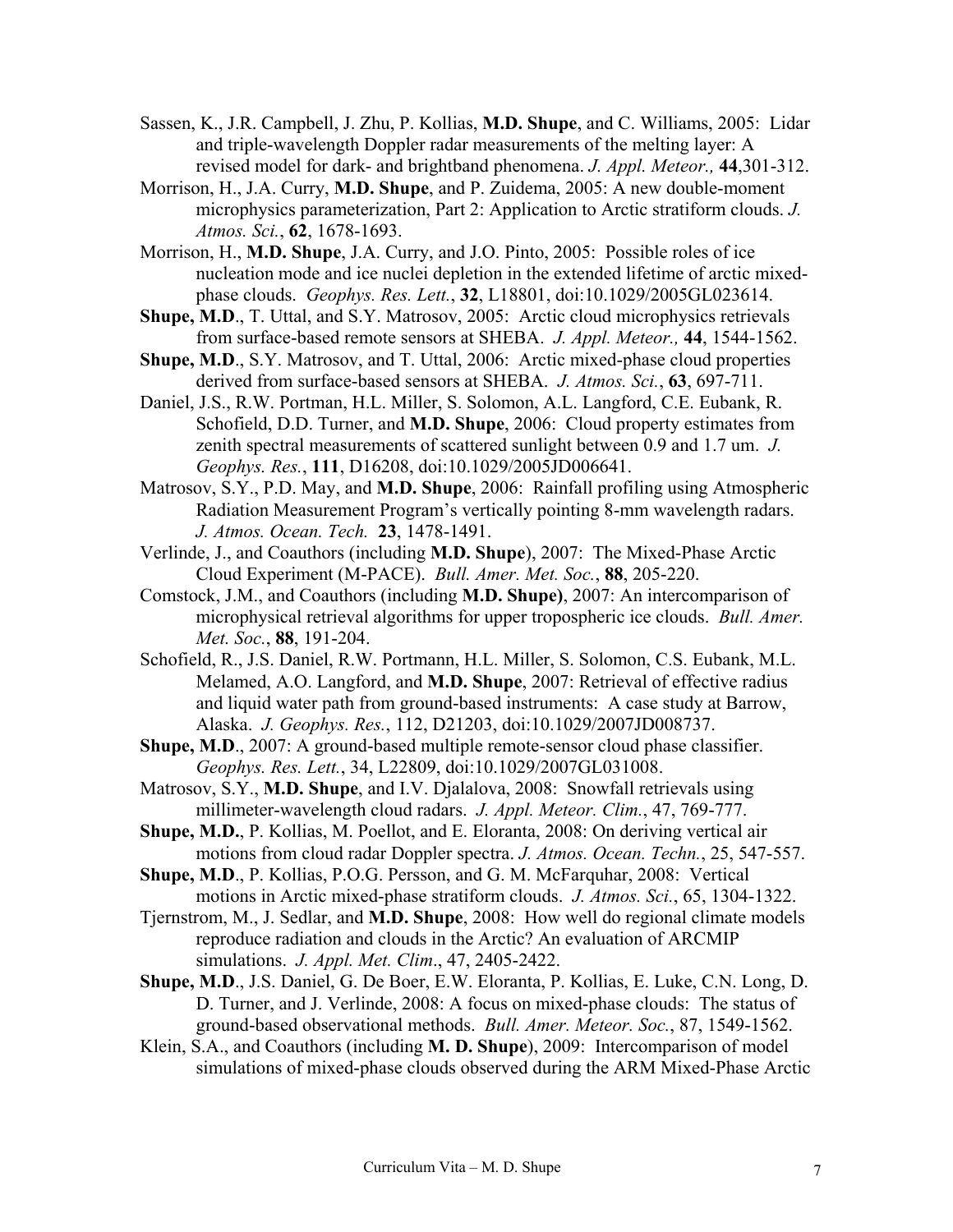Cloud Experiment. Part I: Single layer cloud. *Quart. J. Roy. Meteor. Soc*., 135, doi: 10.1002/qj.416.

- Morrison, H., and Coauthors (including **M. D. Shupe**), 2009: Intercomparison of model simulations of mixed-phase clouds observed during the ARM Mixed-Phase Arctic Cloud Experiment. Part II: Multi-layered cloud. *Quart. J. Roy. Meteor. Soc*., 135, 1003-1019.
- de Boer, G., E.W. Eloranta, and **M. D. Shupe**, 2009: Arctic mixed-phase stratiform cloud properties from multiple years of surface-based measurements at two highlatitude locations. *J. Atmos. Sci.*, 66, 2874-2887.
- Solomon, A., H. Morrison, O. Persson, **M.D. Shupe** and J.-W. Bao, 2009: Investigation of microphysical parameterizations of snow and ice in Arctic clouds during M-PACE through model-observation comparison. *Mon. Wea. Rev*., 137, 3110-3128.
- Dong, X., B. Xi, K. Crosby, C.N. Long, R.S. Stone, and **M.D. Shupe**, 2010: A 10-year climatology of Arctic cloud fraction and radiative forcing at Barrow, Alaska*. J. Geophys. Res.*, 115, D17212, doi: 10.1029/2009JD013489.
- Luke, E., P. Kollias, and **M.D. Shupe**, 2010: Detection of supercooled liquid in mixedphase clouds using radar Doppler spectra. *J. Geophys. Res.*, 115, D19201, doi:10.1029/2009JD012884.
- de Boer, G., H. Morrison, **M.D. Shupe**, and R. Hildner, 2011: Evidence of liquid dependent ice nucleation in high-latitude stratiform clouds from surface remote sensors. *Geophys. Res. Lett*., 38, L01803, doi:10.1029/2010GL046016.
- Mauritsen, T., and Coauthors (including **M. D. Shupe)**, 2011: An Arctic CCN-limited cloud-aerosol regime. *Atmos. Chem. Phys.*, 11, 165-173.
- McFarquhar, G.M., and Coauthors (including **M. D. Shupe**), 2010: Indirect and Semi-Direct Aerosol Campaign (ISDAC): The impact of Arctic aerosols on clouds. *Bull. Amer. Meteor. Soc*., 92, 183-201.
- **Shupe, M.D**., V.P. Walden, E. Eloranta, T. Uttal, J.R. Campbell, S.M. Starkweather, and M. Shiobara, 2011: Clouds at Arctic Atmospheric Observatories, Part I: Occurrence and macrophysical properties. *J. Appl. Meteor. Clim*., 50, 626-644.
- **Shupe, M.D**., 2011: Clouds at Arctic Atmospheric Observatories, Part II: Thermodynamic phase characteristics. *J. Appl. Meteor. Clim*., 50, 645-661.
- Du, P., E. Girard, A.K. Bertram, and **M.D. Shupe**, 2011: Modeling of the cloud and radiation processes observed during SHEBA. *Atmos. Res*., 101, 911-927.
- Lance, S., and Coauthors (including **M.D. Shupe)**, 2011: CCN as a modulator of ice processes in Arctic mixed-phase clouds. *Atmos. Chem. Phys*., 11, 8003-8015.
- Sedlar, J., and Coauthors (including **M.D. Shupe)**, 2010: A transitioning Arctic surface energy budget: the impacts of solar zenith angle, surface albedo and cloud radiative forcing. *Clim. Dyn*., 37, 1643-1660.
- Solomon, A., **M.D. Shupe**, P.O.G. Persson, and H. Morrison, 2011: Moisture and dynamical interactions maintaining decoupled Arctic mixed-phase stratocumulus in the presence of a humidity inversion. *Atmos. Chem. Phys.*, 11, 10127-10148.
- Morrison, H., G. de Boer, G. Feingold, J. Harrington, **M.D. Shupe**, and K. Sulia, 2012: Self-organization and resilience of Arctic mixed-phase clouds. *Nature Geoscience*, doi: 10.1038/NGE01332.
- Fridlind, A.M., B. van Diedenhoven, A.S. Ackerman, A. Avramov, H. Morrison, P. Zuidema, and **M.D. Shupe**, 2012: Entrainment limitations on heterogeneous ice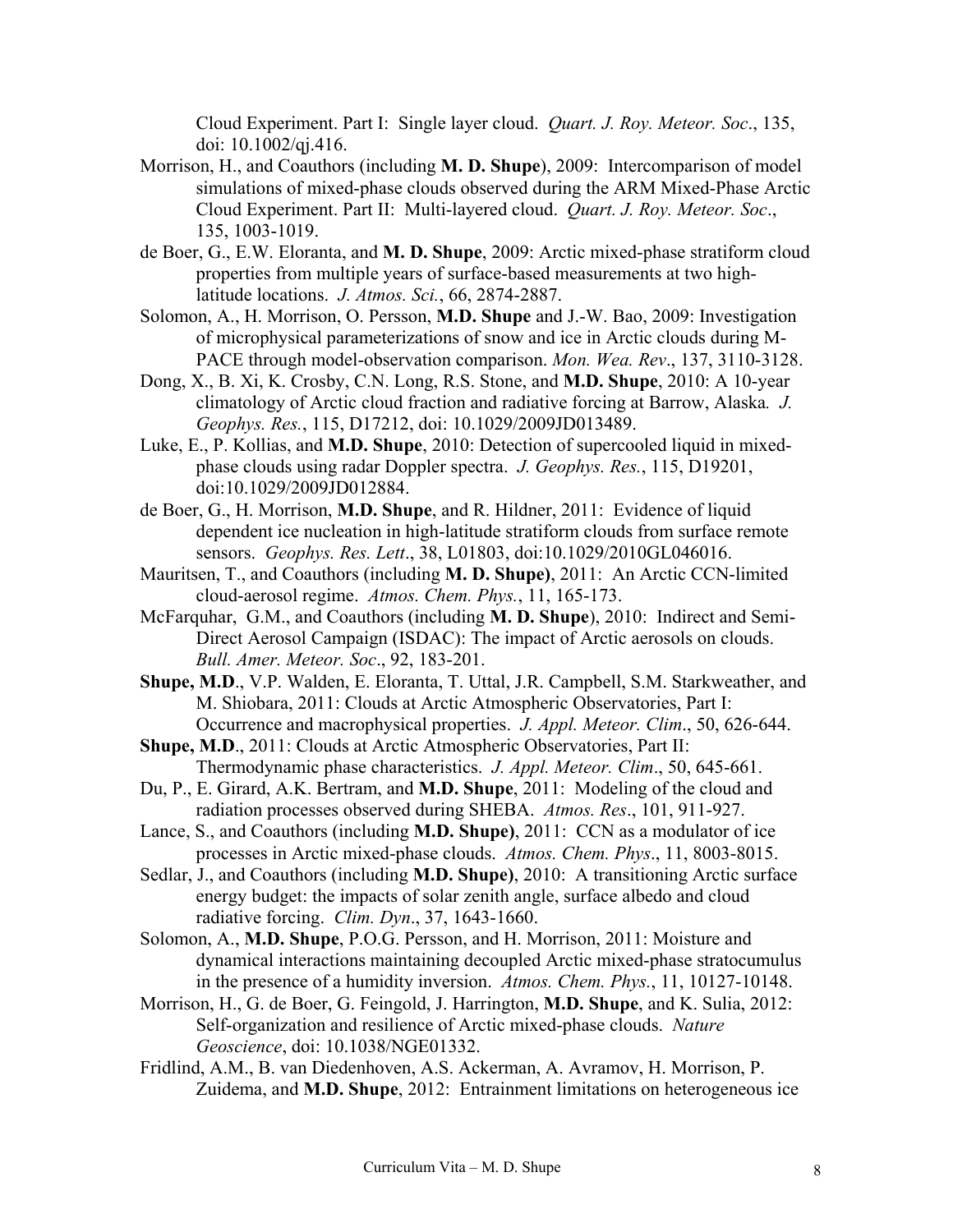formation: A FIRE-ACE/SHEBA case study of mixed-phase Arctic boundarylayer clouds. *J. Atmos. Sci*. 69, 365-389.

- Sedlar, J., **M.D. Shupe**, and M. Tjernstrom, 2012: On the relationship between thermodynamic structure, cloud top, and climate significance in the Arctic. *J. Climate*, 25, 2374-2393.
- de Boer, G., W. Chapman, J. Kay, B. Medeiros, **M.D. Shupe**, S. Vavrus, and J. Walsh, 2012: A characterization of the present-day Arctic Atmosphere in CCSM4. *J. Climate*, 25, 2676-2695.
- Birch, C. E., and Coauthors (including **M. D. Shupe**), 2012: Modelling atmospheric structure, cloud and their response to CCN in the Central Arctic: ASCOS case studies. Atmos. Chem. Phys., 12, 3419-3435 doi:10.5194/acp-12-3419-2012.
- Zhao, C., and Coauthors (including **M. D. Shupe**), 2012: Towards understanding of differences in current cloud retrievals of ARM ground-based measurements. *J. Geophys. Res.*, 117, D10206, doi:10.1029/2011JD016792.
- **Shupe, M. D**., I. Brooks, and G.Canut, 2012: Evaluation of turbulent dissipation rate retrievals from Doppler cloud radar. *Atmos. Meas. Tech.*, 5, 1375-1385.
- Tjernstrom, M, and Coauthors (including **M. D. Shupe)**, 2012: Meteorological conditions in the central Arctic summer during the Arctic Summer Cloud Ocean Study (ASCOS). *Atmos. Chem. Phys*., 12, 6863-6889.
- Matrosov, S. Y., G. G. Mace, R. Marchand, **M. D. Shupe**, A. G. Haller, and I. B. McCubbin, 2012: Influence of ice hydrometeor habits on scanning polarimetric cloud radar measurements. *J. Atmos. Oceanic. Technol*, 29, 989-1008.
- Miller, N.B., D. D. Turner, R. Bennartz, **M. D. Shupe**, M. S. Kulie, M. P. Cadeddu, and V. P. Walden, 2013: Surface-based inversions above central Greenland. *J. Geophys. Res*., 118, 495-506, doi: 10.1029/2012JD018867.
- **Shupe, M. D., and Coauthors, 2013: High and Dry: New observations of tropospheric** and cloud properties above the Greenland Ice Sheet. *Bull. Amer. Meteor. Soc*., 94, 169-186, doi:10.1175/BAMS-D-11-00249.1
- Bennartz, R., **M. D. Shupe**, D. D. Turner, V. P. Walden, K. Steffen, C. J. Cox, M. S. Kulie, N. B. Miller, and C. Pettersen, 2013: July 2012 Greenland melt extent enhanced by low-level liquid clouds. *Nature*, 496, 83-86, doi:10.1038/nature12002.
- Neely III, R. R., M. Hayman, R. Stillwell, J. P. Thayer, R. M. Hardesty, M. O'Neill, **M. D. Shupe,** and C. Alvarez, 2013: Polarization Lidar at Summit, Greenland, for the detection of cloud phase and particle orientation. *J. Atmos. Ocean. Technol*., 30, 1635-1655.
- **Shupe, M. D.,** P. O. G. Persson, I. M. Brooks, M. Tjernström, J. Sedlar, T. Mauritsen, S. Sjogren, and C. Leck, 2013: Cloud and boundary layer interactions over the Arctic sea-ice in late summer. *Atmos. Chem. Phys*., 13, 9379-9400, doi:10.5194/acp-13-9379-2013.
- Marchand, R., G. G. Mace, A. G. Hallar, I. B. McCubbin, S. Y. Matrosov, and **M. D. Shupe**, 2013: Enhanced radar backscattering due to oriented ice particles at 95- GHz during StormVex. *J. Atmos. Oceanic Technol.*, 30, 2336-2351, doi:10.1175/JTECH-D-13-00005.1.
- de Boer, G., **M. D. Shupe**, P. M. Caldwall, S. E. Bauer, O. Persson, J. S. Boyle, M. Kelley, S. A. Klein, and M. Tjernström, 2014: Near-surface meteorology during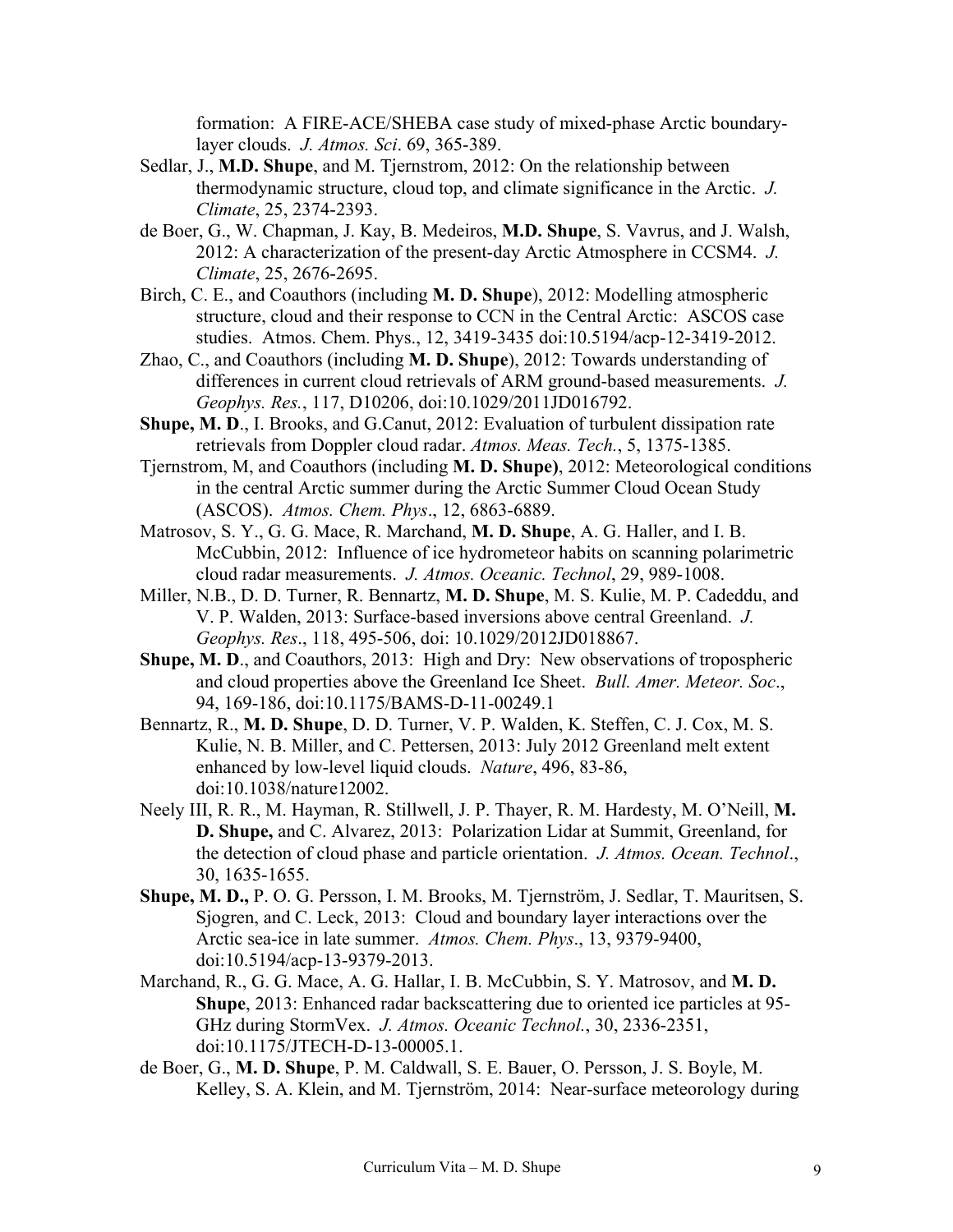the Arctic Surface Cloud Ocean Study (ASCOS): Evaluation of reanalyses and global climate models. *Atmos. Chem. Phys.*, 14, 427-445, doi:10.5194/acp-14- 427-2014.

- Tjernström, M., and Coauthors (including **M. D. Shupe**), 2013: The Arctic Summer Cloud Ocean Study (ASCOS): Overview and experimental design. *Atmos. Chem. Phys. Diss.*, 13, 13541-13652, doi: 10.5194/acpd-13-13541-2013.
- Cox, C. J., D. D. Turner, P. M. Rowe, **M. D. Shupe**, and V. P. Walden, 2013: Cloud microphysical properties retrieved from downwelling infrared radiance measurements made at Eureka, Nunavut, Canada (2006-2009). *J. Appl. Meteor. Clim.*, 53, 772-791..
- Solomon, A. S., **M. D. Shupe**, P. O. G. Persson, H. Morrison, T. Yamaguchi, P. M. Caldwell, and G. de Boer, 2013: The sensitivity of springtime Arctic mixedphase stratocumulus clouds to surface layer and cloud-top inversion layer moisture. *J. Atmos. Sci*., 71, 574-595. doi:10.1175/JAS-D-13-0179.1.
- Sedlar, J. and **M. D. Shupe**, 2014: Characteristic nature of vertical motions observed in Arctic mixed-phase stratocumulus. Atmos. Chem. Phys., 14, 3461-3478, doi:10.5194/acp-14-3461-2014.
- Ovchinnikov, M., A. S. Ackerman, A. Avramov, A. Cheng, J. Fan, A. M. Fridlind, J. Harrington, C. Hoose, S. Ghan, A. Korolev, G. M. McFarquhar, H. Morrison, M. Paukert, J. Savre, B. J. Shipway, **M. D. Shupe**, A. Solomon, and K. Sulia, 2014: Intercomparison of large-eddy simulations of Arctic mixed-phase clouds: Importance of ice size distribution assumptions. J. Adv. Model. Earth Systems, 6, 223-248, doi:10.1002/2013MC000282.
- Neff, W., G. Compo, F. M. Ralph, and **M. D. Shupe**, 2014: Continental heat anomalies and the extreme melting of the Greenland ice surface in 2013 and 1889. J. Geophys. Res., 119. doi: 10.1002/2014JD021470.
- Intrieri, J. M., G. de Boer, **M. D. Shupe**, J. R. Spackman, J. Wang, P. J. Neiman, G. A. Wick, T.F. Hock, and R. E. Hood, 2014: Global Hawk dropsonde observations of the Arctic atmosphere obtained during the Winter Storms and Pacific Atmospheric Rivers (WISPAR) field campaign. Atmos. Meas. Tech., 7, 3917- 3926, doi:10.5194/amt-7-3917-2014.
- Sotiropoulou, G., J. Sedlar, M. Tjernström, **M. D. Shupe,** I. M. Brooks, and P. O. G. Persson, 2014: The thermodynamic structure of summer Arctic stratocumulus and the dynamic coupling to the surface. Atmos. Chem. Phys., 14, 12573-12592, doi:10.5194/acp-14-12573-2014.
- Cox, C.J., V.P. Walden, G.P. Compo, P.M. Rowe, **M.D. Shupe,** and K. Steffen: 2014. Downwelling longwave flux over Summit, Greenland, 2010-2012: Analysis of surface-based observations and evaluation of ERA-Interim using wavelets. *J. Geophys. Res*., 119, 12 317-12 337, doi:10.1002/2014JD021975.
- Tjernström, M., **M. D. Shupe**, P. Achtert, B. J. Brooks, I. M. Brooks, P. Johnston, P. O. G. Persson, J. Prytherch, D. Salisbury, J. Sedlar, G. Sotiropoulou, and D. Wolfe, 2015: Warm-air advection, air mass transformation, and fog causes rapid ice melt. Geophys. Res. Lett., 42, doi:10.1002/2015GL064373.
- **Shupe, M. D.**, D. D. Turner, A. Zwink, M. M. Theiman, M. J. Mlawer, and T. R. Shippert, 2015: Deriving Arctic cloud microphysics at Barrow: Algorithms,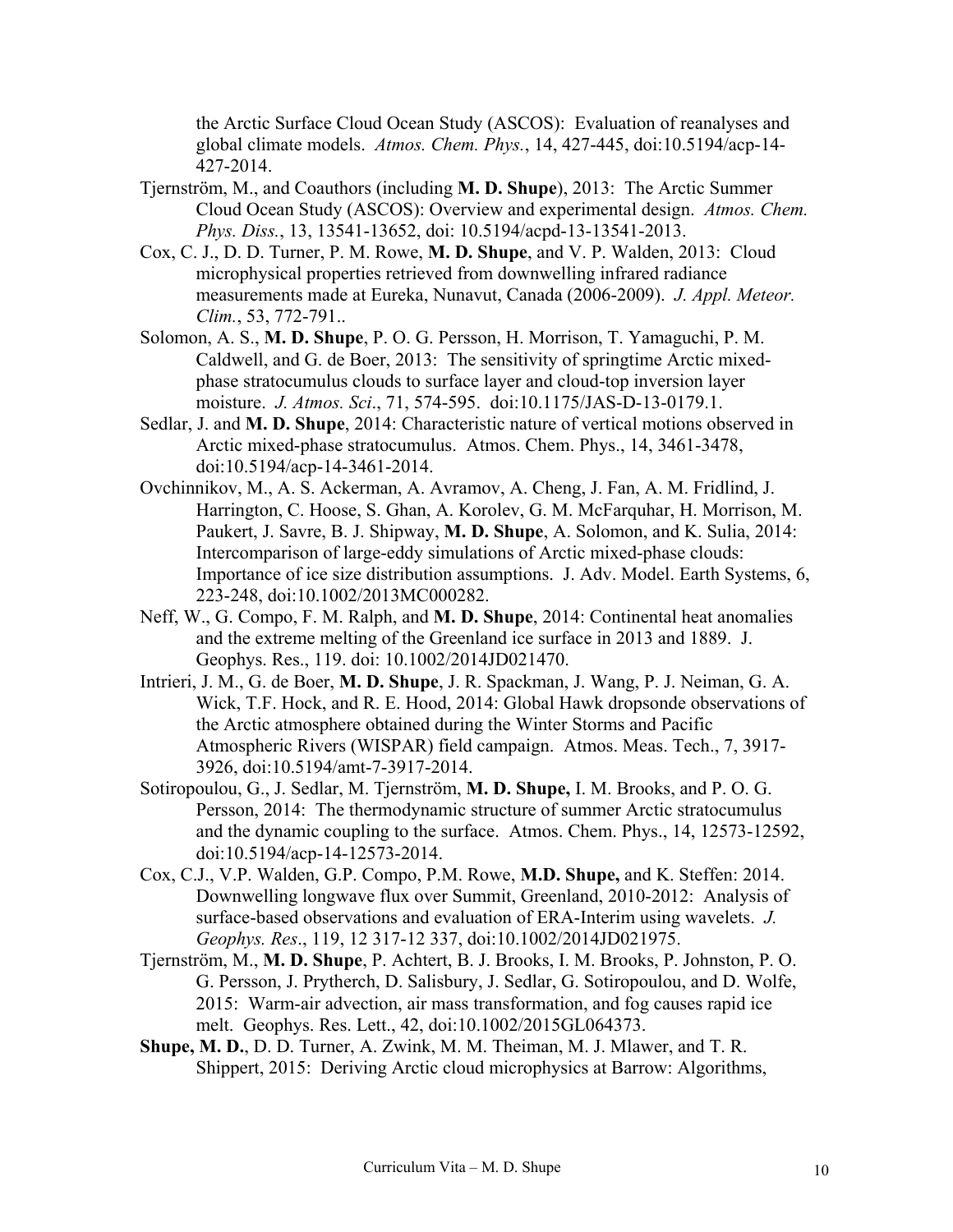results, and radiative closure. J. Appl. Meteor. Clim., 54, 1675-1689, doi:10.1175/JAMC-D-15-0054.1.

- **Shupe, M. D.**, M. Tjernström, and P. O. G. Persson, 2015: Challenge of Arctic clouds and their implications for surface radiation [in "State of the Climate in 2014"]. Bull. Amer. Meteor. Soc., 96 (7), S130-S131. doi: 10.1175/2015BAMSStateoftheClimate.1
- Castellani, B. B., **M. D. Shupe**, D. R. Hudak, and B. E. Sheppard, 2015: The annual cycle of snowfall at Summit, Greenland. J. Geophys. Res. Atmos., 120, 6654- 6668, doi:10.1002/2015JD023072.
- Miller, N. B., **M. D. Shupe**, C. J. Cox, V. P. Walden, D. D. Turner, and K. Steffen, 2015: Cloud radiative forcing at Summit, Greenland. J. Climate, 28, 6267-6280, doi:10.1175/JCLI-D-15-0076.1.
- Solomon, A., G. Feingold, and **M. Shupe**, 2015: The role of ice nuclei recycling in the maintenance of cloud ice in Arctic mixed-phase stratocumulus. Atmos. Chem. Phys., 15, 10631-10643, doi:10.5194/acp-15-10631-2015.
- Dorsi, S. W., **M. D. Shupe**, P. O. G. Persson, D. E. Kingsmill, and L. M. Avallone, 2015: Phase-specific characteristics of wintertime clouds across a midlatitude mountain range. Mon. Wea. Rev.,143, 4181-4197. doi: 10.1175/MWR-D-15-0135.1.
- Cox, C. J., V. P. Walden, P. M. Rowe, and **M. D. Shupe**, 2015: Humidity trends imply increased sensitivity to clouds in a warming Arctic. Nature Communications, 6:10117, doi:10.1038/ncomms10117.
- Kingsmill, D. E., P. O. G. Persson, S. Haimov, and **M. D. Shupe**, 2016: Mountain waves and orographic precipitation in a northern Colorado winter storm. Quart. J. Roy. Meteor. Soc., 142, 836-853, doi:10.1002/qj.2685.
- Pettersen, C., R. Bennartz, M. S. Kulie, A. J. Merrelli, **M. D. Shupe**, and D. D. Turner, 2016: Microwave signatures of ice hydrometeors from ground-based observations above Summit, Greenland. Atmos. Chem. Phys., 16, 4743-4756, doi:10.5194/acp-16-4743-2016.
- Uttal. T., and Coauthors (including **M. D. Shupe**), 2016: International Arctic Systems for Observing the Atmosphere (IASOA): An International Polar Year legacy consortium. Bull. Amer. Meteor. Soc., 97, 1033-1056. doi: 10.1175/BAMS-D-14-00145.1.
- Verlinde, J., B. D. Zak, **M. D. Shupe**, M. D. Ivey, and K. Stamnes, 2016: The North Slope of Alaska (NSA) sites. The Atmospheric Radiation Measurement Program: The First 20 Years. Meteor. Monograph, 57, Amer. Meteor. Soc., 8.1-8.13, doi:10.1175/AMSMONOGRAPHS-D-15-0023.1.
- **Shupe, M. D**., J. M. Comstock, D. D. Turner, and G. G. Mace, 2016: Cloud property retrievals in the ARM Program. The Atmospheric Radiation Measurement Program: The First 20 Years. Meteor. Monograph, 57, Amer. Meteor. Soc., 19.1- 19.20, doi:10.1175/AMSMONOGRAPHS-D-15-0030.1.
- Cox, C. J., T. Uttal, C. Long, **M. D. Shupe**, R. S. Stone, and S. Starkweather, 2016: The role of springtime Arctic clouds in determining autumn sea ice extent. J. Climate, 29 6581-6596, doi:10.1175/JCLI-D-16-0136.1.
- Spengler, T., and Coauthors (including **M. D. Shupe**), 2016: High-Latitude dynamics of atmosphere-ice-ocean interactions. Bull. Amer. Met. Soc., 97, ES179-182, doi:10.1175/BAMS-D-15-00302.1.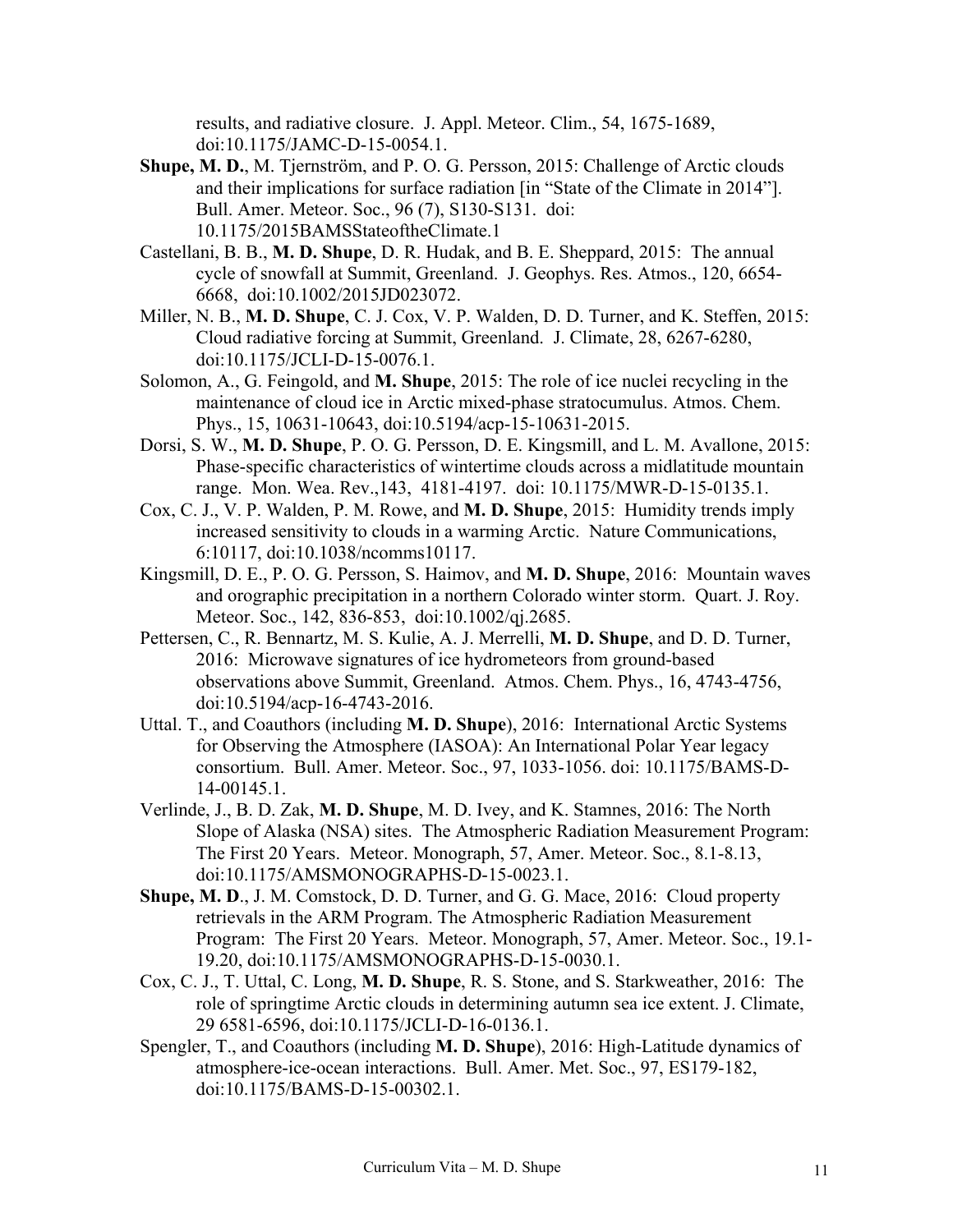- Sotiropoulou, G., M. Tjernstrom, J. Sedlar, P. Achtert, B. J. Brooks, I. M. Brooks, P. O. G. Persson, J. Prytherch, D. J. Salisbury, **M. D. Shupe**, P. E. Johnston, and D. Wolfe, 2016: Atmospheric conditions during the Arctic Clouds in Summer Experiment (ACSE): Contrasting open-water and sea-ice surfaces during melt and freeze-up seasons. J. Climate, 29, 8721-8744. Doi:10.1175/JCLI-D-16-0211.1.
- Kalesse, H., G. de Boer, A. Solomon, M. Oue, M. Ahlgrimm, D. Zhang, **M. D. Shupe**, E. Luke, and A. Protat, 2016: Understanding rapid changes in phase partitioning between cloud liquid and ice in stratiform mixed-phase clouds: An Arctic case study. Mon. Wea. Rev., 144, 4805-4826, doi:10.1175/MWR-D-16-0155.1.
- Miller, N. B., **M. D. Shupe**, C. J. Cox, D. Noone, and K. Steffen, 2017: The surface energy budget at Summit, Greenland. The Cryosphere, 11, 497-516, doi:10.5194/tc-2016-206.
- Solomon, A., **M. D. Shupe**, and N. B. Miller, 2017: Cloud-atmospheric boundary layersurface interactions on the Greenland Ice Sheet during the July 2012 extreme melt event. J. Climate, 30, 3237-3252. doi: 10.1175/JCLI-D-16-0071.1.
- Liu, Y., **M. D. Shupe,** Z. Wang, and G. G. Mace, 2017: Cloud vertical distribution from combined surface and space radar-lidar observations at two Arctic atmospheric observatories. Atmospheric Chemistry and Physics, 17, 5973-5989, doi: 10.5194/acp-17-5973-2017.
- Lacour, A., H. Chepfer, **M. D. Shupe**, N. Miller, V. Noel, J. Kay, and D. D. Turner, 2017: Greenland clouds observed by Calipso: comparison with ground-based Summit observations. J. Climate, 30, 6065-6083, doi:10.1175/JCLI-D-16-0552.1.
- Persson, P. O. G., **M. D. Shupe**, D. Perovich, and A. Solomon, 2017: Linking atmospheric synoptic transport, cloud phase, surface energy fluxes, and sea-ice growth: observations of midwinter SHEBA conditions. Clim. Dyn., 49, 1341- 1364, doi:10.1007/s00382-016-3383-1.
- Brooks, I. M., M. Tjernstrom, P. O. G. Persson, **M. D. Shupe**, R. A. Atkinson, G. Canut, C. E. Birch, T. Mauritsen, J. Sedlar, and B. J. Brooks, 2017: The turbulent structure of the Arctic summer boundary layer during ASCOS. J. Geophys Res., in press, doi:10.1002/2017JD027234.
- Stillwell, R. A., R. R. Neely III, J. P. Thayer, **M. D. Shupe**, and D. D. Turner, 2018: Improved cloud phase determination of low level liquid and mixed-phase clouds by enhanced polarimetric lidar. Atmos. Meas. Tech., 11, 835-859, doi: 10.5194/amt-11-835-2018.
- Pettersen, C., R. Bennartz, A. Merrelli, **M. D. Shupe**, D. D. Turner, and V. P. Walden, 2018: Precipitation regimes over central Greenland inferred from 5 years of ICECAPS observations. Atmos. Chem. Phys., 18, 4715-4735, doi:10.5194/acp-18-4715-2018.
- Turner, D. D., **M. D. Shupe**, and A. B. Zwink, 2018: Characteristic atmospheric radiative heating rate profiles in Arctic clouds as observed at Barrow, Alaska. J. Appl. Meteor. Clim., 57, 953-968, doi:10.1175/JAMC-D-17-0252.1.
- Miller, N. B., **M. D. Shupe**, J. T. M. Lenaerts, J. E. Kay, G. de Boer, and R. Bennartz, 2018: Process-based model evaluation using surface energy budget observations in central Greenland. J. Geophys. Res., 123, 4777-4796, doi:10.1029/2017JD027377.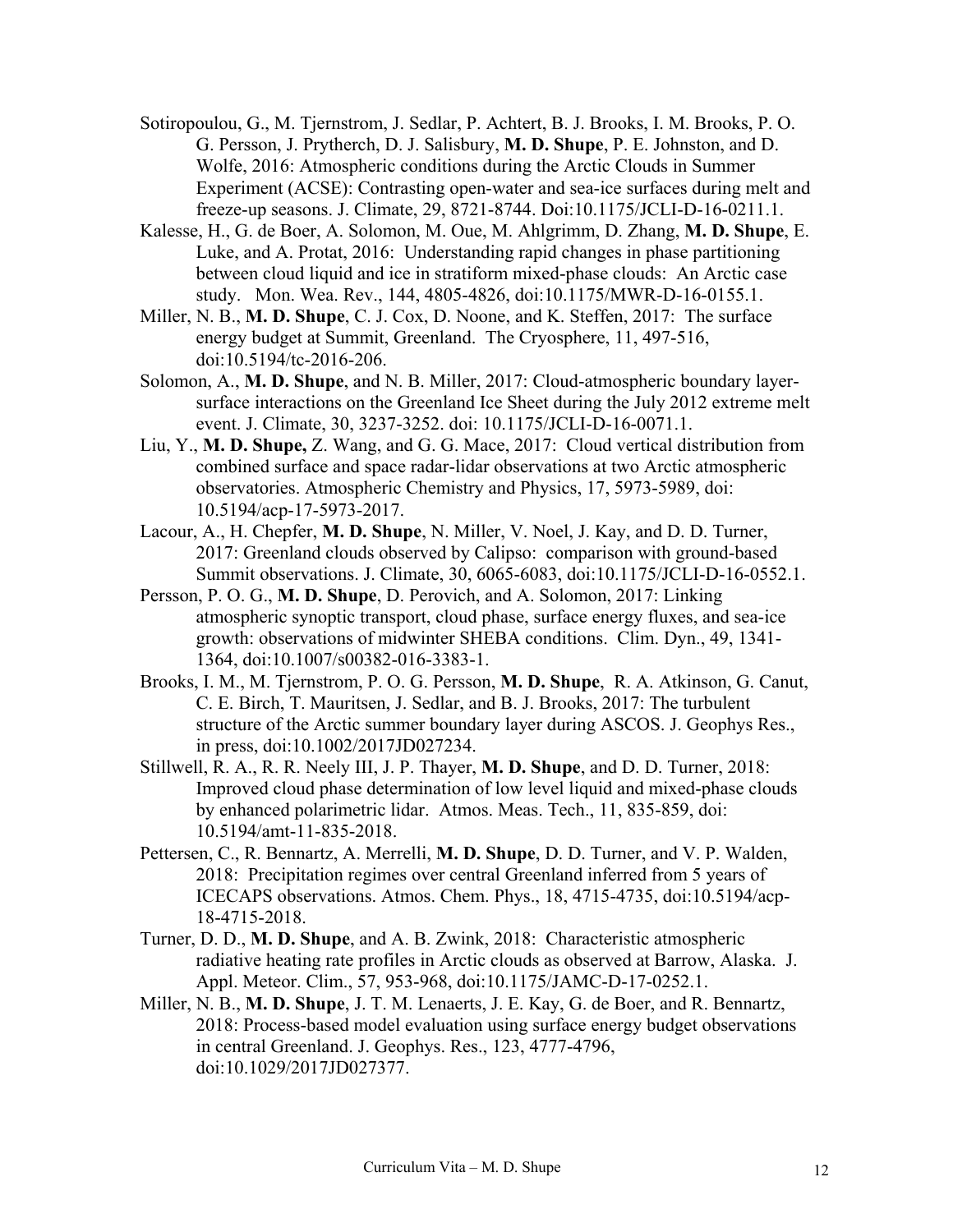- de Boer, G., M. Ivey, B. Schmid, D. Lawrence, D. Dexheimer, F. Mei, J. Hubbe, A. Bendure, J. Hardesty, **M. D. Shupe**, A. McComiskey, H. Telg, C. Schmitt, S. Y. Matrosov, I Brooks, J. Creamean, A. Solomon, D. D. Turner, C. Williams, M. Maahn, B. Argrow, S. Palo, C. N. Long, R-S. Gao, and J. Mather, 2018: A bird's eye view: Development of an operational ARM unmanned aerial systems capability for atmospheric research in Arctic Alaska. Bull. Amer. Meteor. Soc., 99, 1197-1212, doi: 10.1175/BAMS-D-17-0156.1.
- Norgren, M. S., G. de Boer, and **M. D. Shupe**, 2018: Observed aerosol suppression of cloud ice in low-level Arctic mixed-phase clouds. Atmos. Chem. Phys., 18, 13345-13361, doi:10.5194/acp-18-13345-2018.
- Gallagher, M., **M. D. Shupe**, and N. B. Miller, 2018: Relationships between atmospheric circulation and measurements of temperature, clouds, and radiation at Summit Station, Greenland with self-organizing maps. J. Climate, 31, 8895-8915, doi:10.1175/JCLI-D-17-0893.1.
- Pithan, F., G. Svensson, R. Caballero, D. Chechin, T. W. Cronin, A. Ekman, R. Neggers, **M. D. Shupe**, A. Solomon, M. Tjernstrom, and M. Wendisch, 2018: Role of airmass transformations in exchange between the Arctic and mid-latitudes. Nature Geosciences, doi: 10.1038/s41561-018-0234-1.
- Lacour, A., H. Chepfer, N.B. Miller, **M. D. Shupe**, V. Noel, X. Fettweis, H. Gallee, J. E. Kay, R. Guzman, and J. Cole, 2018: How well are clouds simulated over Greenland in CMIP5 models? Consequences for the surface cloud radiative effect over the ice sheet. J. Climate, 31, 9293-9312, doi:10.1175/JCLI-D-18-0023.1.
- Solomon, A., G. de Boer, J. M. Creamean, A. McComiskey, **M. D. Shupe**, M. Maahn, and C. Cox, 2018: The relative impact of cloud condensation nuclei and ice nucleating particle concentrations on phase-partitioning in Arctic mixed-phase stratocumulus clouds. Atmospheric Chemistry and Physics, 18, 17047-17059, doi: 10.5194/acp-18-17047-2018.
- Tjernstrom, M., **M. D. Shupe**, I. M. Brooks, P. Achtert, J. Prytherch, and J. Sedlar, 2019: Arctic summer air-mass transformation, surface inversions, and the surface energy budget. J. Climate, 32, 769-789. doi:10.1175/JCLI-D-18-0216.1
- Wendisch, M., A. Macke, A. Ehrlich, C. Lupkes, M. Mech, D. Chechin, C. Barientos, H. Bozem, M. Brueckner, H.C. Clemen, S. Crewell, T. Donth, R. Dupuy, K. Ebell, U. Egerer, R. Engelmann, C. Engler, O. Eppers, M. Gehrmeann, X., Gong, M. Gottschalk, C. Bourbeyre, H. Griesche, J. Hartmann, M. Hartmann, A. Herber, H. Herrmann, G. Heygster, P. Hoor, S. Jafariserajehlou, E. Jakel, E. Jarvinen, O. Jourdan, U. Kastner, S. Kecorius, E. M. Knudsen, F. Kollner, J. Kretzschmar, L. Lelli, D. Leroy. M. Maturilli, L. Mei, S. Mertes, G. Mioche, R. Neuber, M. Nicolaus, T. Nomokonova, J. Notholt, M. Palm, M. Van Pinxteren, J. Quass, P. Richter, E. Ruiz-Donoso, M. Schafer, K. Schmieder, M. Schnaiter, J. Schneider, A. Schwarzenbock, P. Siefert, **M. D. Shupe**, H. Siebert, G. Spreen, J. Stapf, F. Stratmann, T. Vogl, A. Welti, H. Wex, A. Wiedensohler, M. Zanatta, and S. Zeppenfeld, 2019: The Arctic Cloud Puzzle: Using ACLOUD/PASCAL Multiplatform Observations to Unravel the Role of Clouds and Aerosol Particles in Arctic Amplification. Bull. Amer. Meteor. Soc., 100 (5), 841-871, doi:10.1175/BAMS-D-18-0072.1.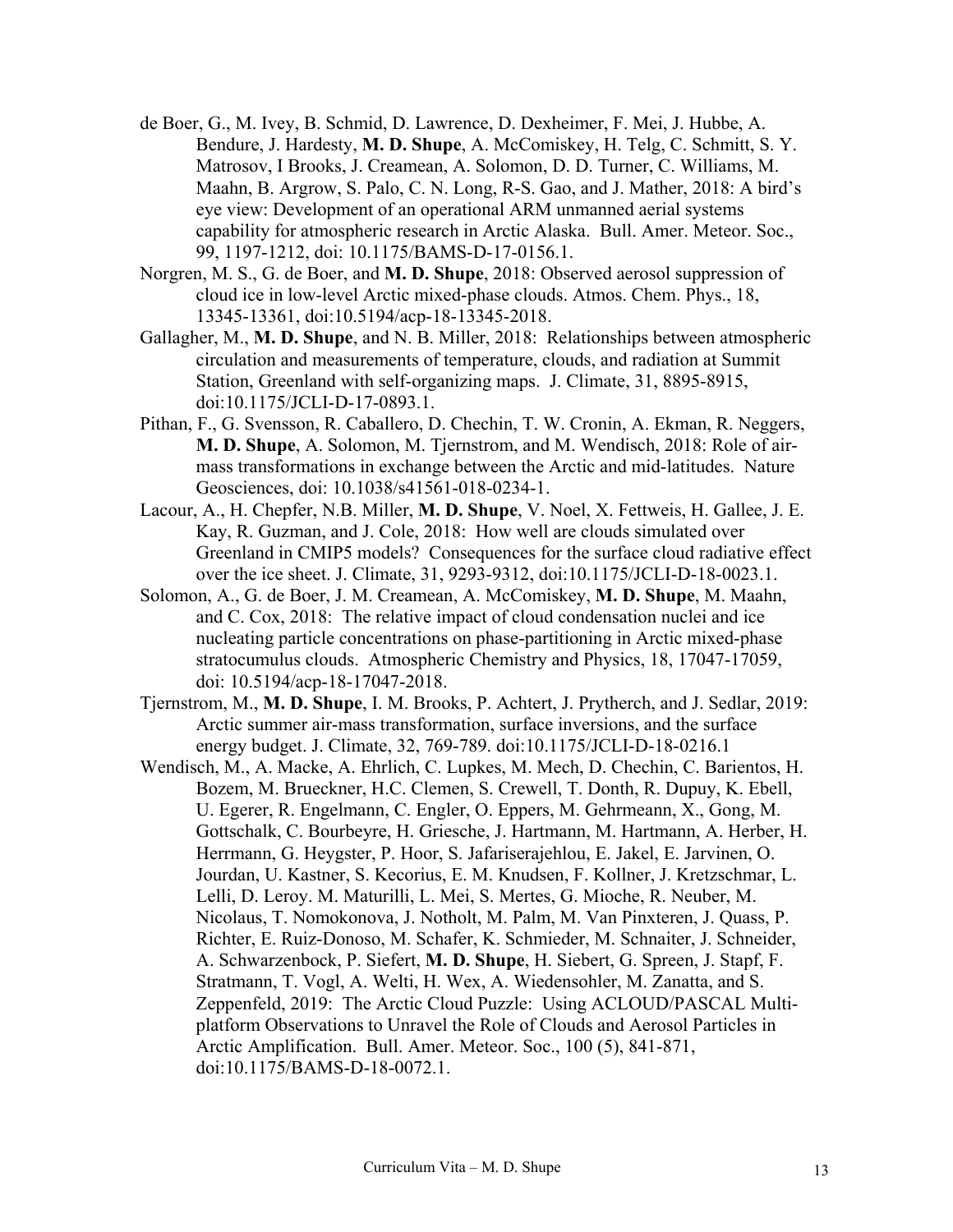- Fu, S., X. Deng, **M. D. Shupe**, H. Xue, 2019: A modelling study of the continuous ice formation in an autumnal Arctic mixed-phase cloud case. Atmos. Research., 228, 77-85, doi:10.1016/j.atmosres.2019.05.021.
- Cox, C. J., D. C. Noone, M. Berkelhammer, **M. D. Shupe**, W. D. Neff, N. B. Miller, V. P. Walden, and K. Steffen, 2019: Super-cooled liquid fogs over the central Greenland Ice Sheet. Atmos. Chem. Phys., 19, 7467-7485, doi:10.5194/acp-19- 7467-2019.
- Maahn, M., F. Hoffmann, **M. D. Shupe**, G. de Boer, S. Y. Matrosov, and E. P. Luke, 2019: Can liquid cloud microphysical processes be used for vertically-pointing cloud radar calibration? Atmos. Measurement Techniques, 12, 3151-3171, doi:10.5194/amt-12-3151-2019.
- Bennartz, R., F. Fell, C. Pettersen, **M. D. Shupe**, D. Schuettemeyer, 2019: Spatial and temporal variability of snowfall over Greenland from CloudSat observations. Atmos. Chem. Phys., 19, 8101-8121, doi: 10.5194/acp-19-8101-2019.
- Smith, G. C., R. Allard, M. Babin, L. Bertino, M. Chevallier, G. Corlett, J. Crout, F. Davidson, B. Delille, S. T. Gille, D. Herbert, P. Hyder, J. Intrieri, J. Lagunas, G. Larnicol, T. Kaminski, B. Kater, F. Kauker, C. Marec, M. Mazloff, E. J. Metzger, C. Mordy, A. O'Carroll, S. M. Olsen, M. Phelps, P. Posey, P Prandi, E. Rehm, P. Reid, I. Rigor, S. Sandven, **M. Shupe**, S. Swart, O. M. Smedstad, A. Solomon, A. Storto, P. Thibaut, J. Toole, K. Wood, J. Xie, Q. Yang, and the WWRP PPP Steering Group, 2019: Polar Ocean Observations: A critical gap in the observing system and its effect on environmental predictions from hours to seasons. Frontiers in Marine Science, 6, 429, doi: 10.3389/fmars.2019.00429.
- de Boer, G., D. Dexheimer, F. Mei, J. Hubbe, C. Longbottom, P. Carroll, M. Apple, L. Goldberger, D. Oaks, J. Lapierre, M. Crume, N. Bernard, **M. D. Shupe**, A. Solomon, J. Intrieri, D. Lawrence, A. Doddi, D. Holdridge, M. Ivey, B. Schmid, and M. Hubbell, 2019: Atmospheric observations made at Oliktok Point, Alaska as part of the Profiling at Oliktok Point to Enhance YOPP Experiments (POPEYE) campaign. Earth System Science Data, 11, 1349-1362, doi:10.5194/essd-11-1349-2019.
- Simpfendoerfer, L. F., J. Verlinde, J. Y. Harrington, **M. D. Shupe**, Y.-S. Chen, E. E. Clothiauz, and J.-C. Golaz, 2019: Formation of Arctic stratocumuli through atmospheric radiative cooling. Journal of Geophysical Research, 124, 9644-9664, doi: 10.1029/2018JD030189.
- Solomon, A., and **M. D. Shupe**, 2019: A case study of air mass transformation and cloud formation at Summit, Greenland. J. Atmos. Sci, 76, 3095-3113, doi:10.1175/JAS-D-19-0056.1.
- Stillwell, R. A., R. R. Neely III, J. P. Thayer, V. P. Walden, **M. D. Shupe**, and N. B. Miller, 2019: Radiative influence of horizontally oriented ice crystals over Summit, Greenland. Journal of Geophysical Research, 124, 12141-12156, doi:10.1029/2018JD028963.
- Gallagher, M. R., H. Chepfer, **M. D. Shupe**, and R. Guzman, 2020: Warming extremes across Greenland influenced by clouds. Geophys. Res. Lett, doi:10.1029/2019GL086059.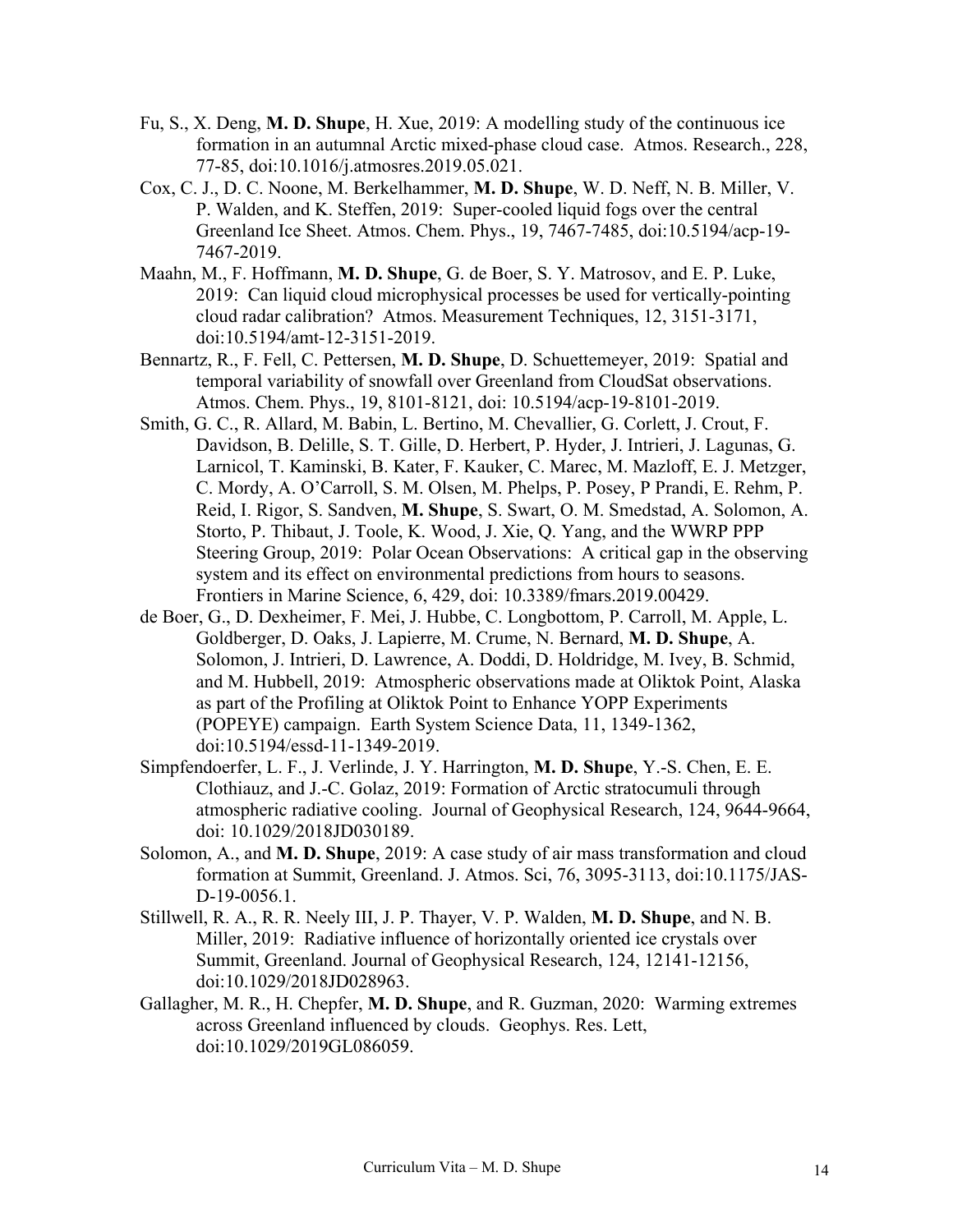- Gierens, R., S. Kneifel, **M. D. Shupe**, K. Ebell, U. Loehnert, 2020: Low-level mixedphase clouds in a complex Arctic environment. Atmospheric Chemistry and Physics, 20, 3459-3481. Doi:10.5194/acp-20-3459-2020.
- Achtert, P., E. O'Connor, I.M. Brooks, G. Sotiropoulou, **M. D. Shupe**, B. Pospichal, B. J. Brooks, and M. Tjernstrom, 2020: Properties of Arctic liquid and mixed-phase clouds from ship-borne Cloudnet observations during ACSE 2014. Atmos. Chem. Phys., in press.
- **Shupe, M. D.,** M. Rex, K. Dethloff, E. Damm, A. A. Fong, R. Gradinger, C. Heuze, B. Loose, A. Makarov, W. Maslowski, M. Nicolaus, D. Perovish, B. Rabe, A. Rinke, V. Sokolov, A. Sommerfeld, 2020: A year drifting with the Arctic sea ice. In Arctic Report Card 2020, [https://www.arctic.noaa.gov/Report-Card.](https://www.arctic.noaa.gov/Report-Card)
- Creamean, J. M., G. de Boer, H. Telg, F. Mei, D. Dexheimer, **M. D. Shupe**, A. Solomon, A. McComiskey, 2021: Assessing the vertical structure of Arctic aerosols using balloon-borne measurements. Atmos. Chem. Phys., 21, 1737-1757, doi: 10.5194/acp-21-1737-2021.
- Maahn, M., T. Goren, **M. D. Shupe**, and G. de Boer, 2021: Liquid containing clouds at the North Slope of Alaska demonstrate sensitivity to local industrial aerosol emissions. Geophys. Res. Lett., 48, e2021GL094307, doi:10.1029/2021GL094307.
- Guy, H., I. M. Brooks, K. S. Carslaw, B. J. Murray, V. P. Walden, **M. D. Shupe**, C. Pettersen, D. D. Turner, C. J. Cox, W. D. Neff, R. Bennartz, and R, R. Neely III, 2021: Controls on surface aerosol number concentrations and aerosol-limited cloud regimes over the central Greenland Ice Sheet. Atmos. Phys. Chem., 21, 15351-15374, doi:10.5194/acp-21-15351-2021.

## **OTHER IMPORTANT CONTRIBUTIONS:**

Atmospheric System Research Science and Program Plan, 2010, U.S. Department of Energy. Available: [www.sc.doe.gov/ober/Atmospheric System Research Science](http://www.sc.doe.gov/ober/Atmospheric)  [Plan.pdf](http://www.sc.doe.gov/ober/Atmospheric) . Primary authors: DD Turner, **MD Shupe**, A McComiskey, A Fridlind, RL McGraw, S Schwartz, W Wiscombe, S Ghan, J. Gaffney, S Klein, R Ellingson, and A Del Genio.

James Morison and Jacqueline Richter-Menge (workshop co-chairs), Kristina Creek, Peter Griffith, Steve Oberbauer, Sophia Perdikaris, **Matthew Shupe**, Craig Tweedie, and Helen Wiggins (eds.). Increasing Arctic Accessibility Over the Next Twenty Years: Arctic Research Support and Logistics Workshop Report. Fairbanks, Alaska: ARCUS, 2014. 56 pp.

Hans Verlinde and Jerry Harrington (lead writers), Jim Mather, Allison McComiskey, **Matthew Shupe**, and Bob Ellingson. North Slope of Alaska Priorities Workshop Report, Washington, D. C., DOE, 2015. 44pp.

**Shupe, M. D.**, K. Dethloff, D. Barber, S. Gerland, J. Inoue, B. Lee, B. Loose, A. Makshtas, W. Maslowski, M. Nicolaus, D. Notz, I. Peeken, D. Perovish, O. Persson, J. Schmale, M. Tjernstrom, T. VIhma, and J.P. Zhao, 2016: MOSAiC – Multidisciplinary drifting Observatory for the Study of Arctic Climate: Science Plan. IASC Report, 75 pp.